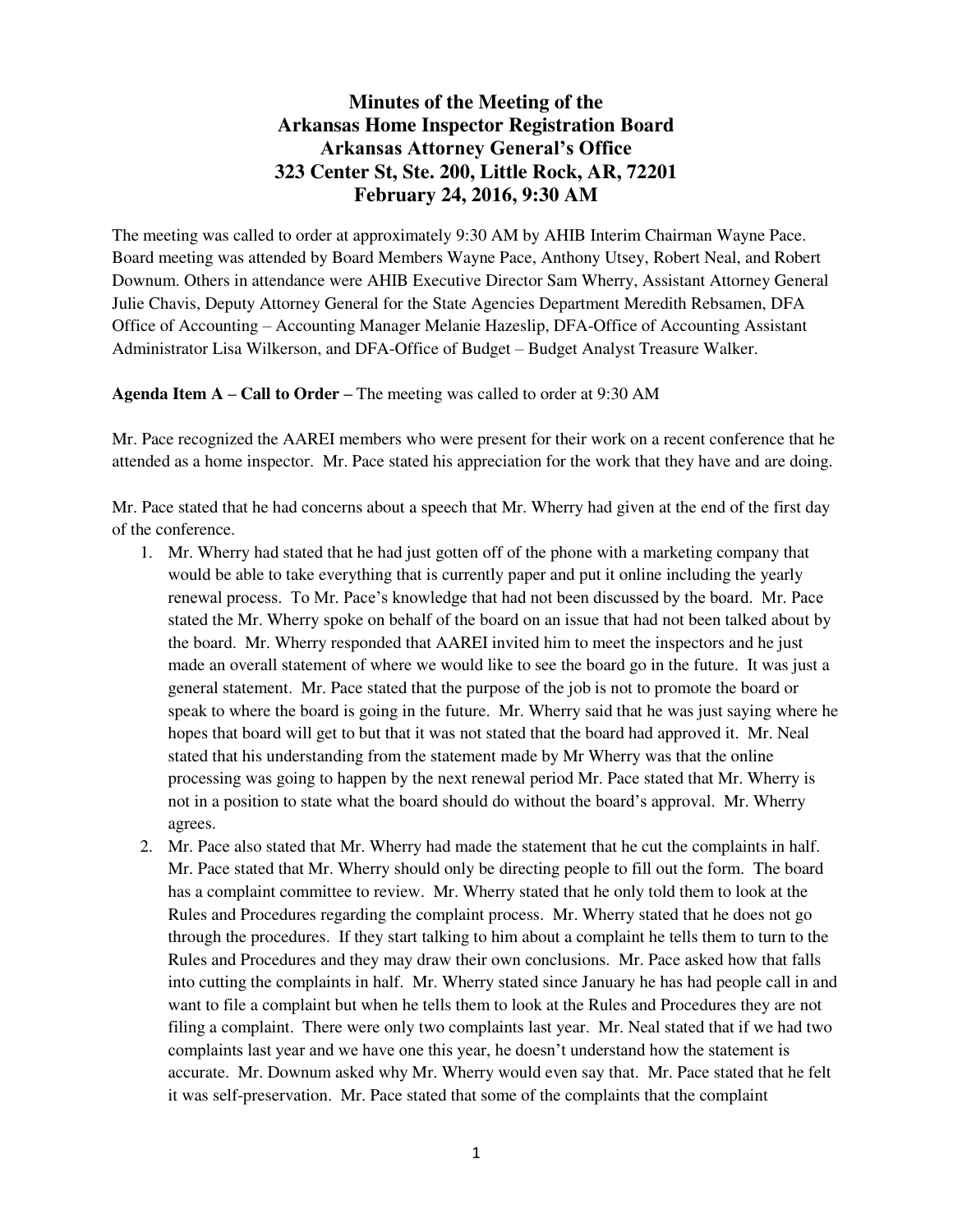committee has gone through have found that the complaint was not founded but in comparing reports the board is able to compare reports and find other issues. Mr. Pace stated that the procedure is that they only be directed to the website.

- 3. Mr. Pace stated that Mr. Wherry said that he was there to protect the home inspectors. Mr. Neal confirmed he had heard the same thing. Mr. Pace wanted to clarify AHIB vs AAREI. AHIB is to protect the consumer. AAREI is to protect the home inspector. The board is there to make better home inspectors by protecting the consumers.
- 4. Mr. Pace could not say anything different although he wanted to at the AAREI meeting because of it constituting a meeting. When speaking in public the board members cannot agree or rebut what is said by Mr. Wherry due to the appearance of a board meeting.

Mr. Pace wanted to make sure that Mr. Wherry understands that in representing the AHIB board that he is only representing what the board has approved. Mr. Wherry should not make a speech stating what the board has projected, planned, or will do without prior approval of the board. Also that Mr. Wherry understands the difference between AHIB and AAREI and that the complaints should go through the complaint process. The board is not trying to cut down complaints but get enough information to help the consumer. Mr. Wherry asked about what he can discuss if asked to present. Mr. Pace instructed that he can discuss what is in the law that the board does but that if there are other questions outside of what is in the law, Mr. Wherry should bring those back to the board. Mr. Utsey stated that his recommendation is that he not makes statements because he would be critiqued for those statements. Mr. Utsey stated that he does not go to the AAREI meeting as a board meeting. Mr. Neal stated that regardless of what happened or didn't happen he had people come up to him as a board member and ask about statements that Mr. Wherry may or may not have made. Mr. Pace asked that if anyone disagreed on the board to please speak up. Mr. Utsey stated that everyone at the meeting could have a different opinion of what was stated.

Mr. Neal stated that the board needed to approve the reimbursement of board member expenses. This is to be done at the beginning of each year. Mrs. Hazeslip stated that this is to be done in January of each calendar year.

Mr. Neal made a motion to approve reimbursement to board members for board member travel for calendar year 2016. Seconded by Mr. Downum. With no discussion motion passed by voice vote.

## **Agenda Item B – Approval of minutes: Regular Board Meeting on January 21, 2016 and Special Teleconference Meeting on February 2, 2016**

Mr. Pace requested a motion to approve the January 21, 2016 board meeting minutes. Mr Downum so moved. Seconded by Anthony. Discussion – Mr. Pace stated that the board is being super critiqued so he wants to make sure that the minutes are correct. The purpose of the minutes in Mr. Pace's opinion is to give someone who was not at the meeting the ability to see what happened at the meeting. Mr. Pace asked Mr. Neal to make corrections on a clean copy. Mr. Pace started at the beginning of the minutes noting that there was confusion on who was in attendance due to title discrepancies and missing names. Mr. Pace clarified that Mr. Balhourn works for AAREI and not AHIB. Mr. Pace also noted clerical issues with spelling and special characters, duplicate paragraphs, and another paragraph contained six lines that were one sentence and not a clear thought. Mr. Wherry stated that Mr. Pace was saying that he needed to summarize. Mr. Wherry stated that he used the recording that he has to be as concise as possible. Mr.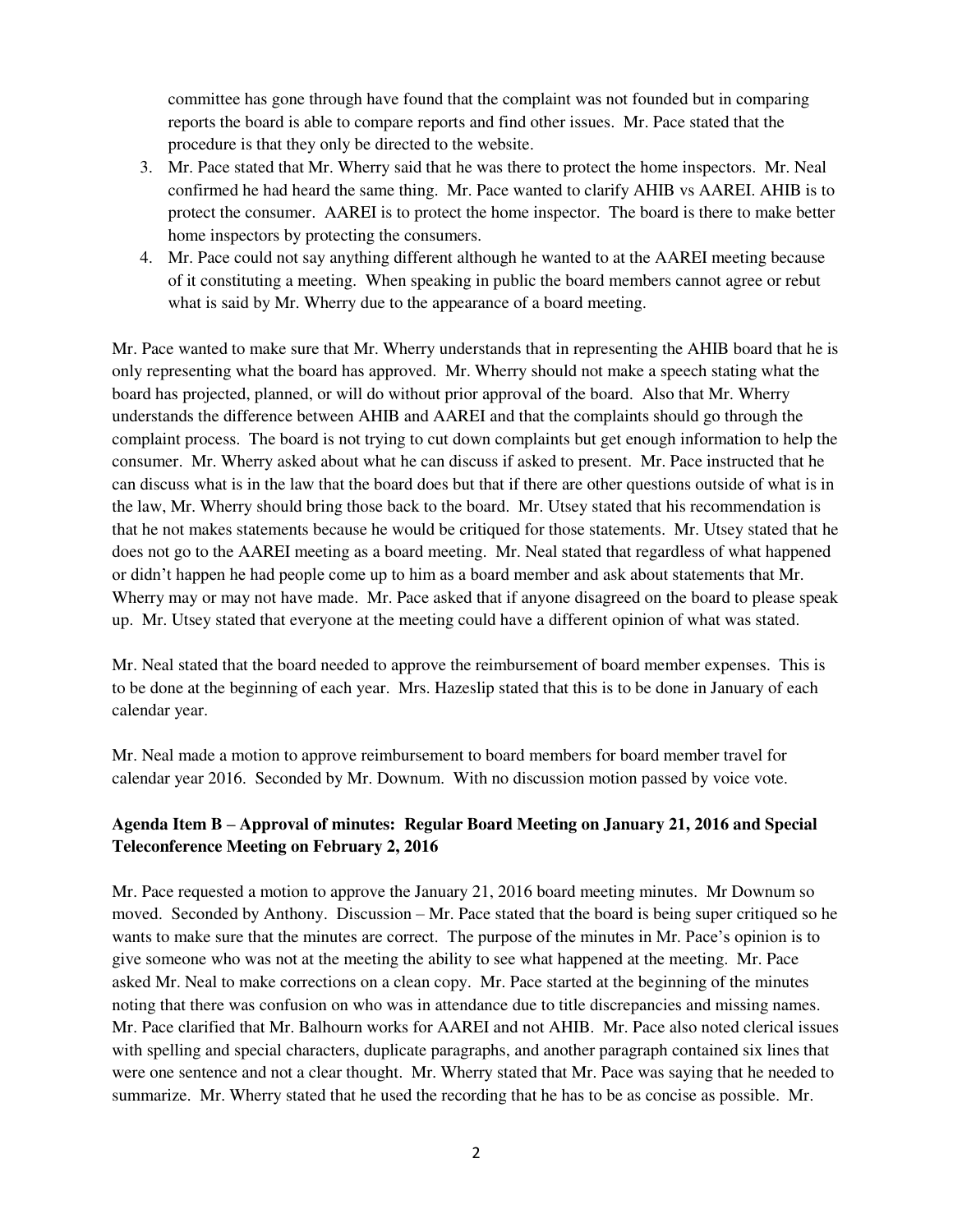Pace stated that he was not saying he wanted summation. Mr. Neal stated that he would strike the paragraph and reword to state the board recognized Melanie Hazeslip and thanked her for her assistance. Mr. Downum stated that he did not think the paragraph was inaccurate. Mr. Utsey stated that less would be better and he would pull an old set of minutes that Mr. Wherry could use as an example. Mr. Wherry stated that the auditor's issue was with the fact that financials were not in attached to the minutes. Mr. Wherry asked for Point of Order and stated that previous Chairman James Metzger would come to the office prior to the meeting to go over the meeting. Mr. Pace stated that he received multiple drafts of the same minutes. Mr. Utsey stated that the board could not go over the minutes in detail at each meeting. Mr. Pace stated that they would not be doing it at every meeting but were going to at this meeting. Mr. Pace for clarification on what "distributions" means in reference to working with Mr. Bob Balhourn. Mr. Wherry stated that distributions were referring to surplus funds and taking a portion of the funds and distributing over a three year period for budget purposes. Mr. Pace then brought up the paragraph with AETN details that were incorrect which Mark Herbst verified. Mr. Pace then asked for clarification about the bill that was quoted in the minutes as DFA transfer phone lines for \$288.79. He was under the understanding that the \$288.79 was the cell phone bill. Mrs. Hazeslip verified that was correct it was not for transferring the phone lines. Mr. Neal will strike that and replace with the \$288.79 being for cell phone bill. Mr. Pace then stated that he was misquoted in the minutes regarding the cell phone bill plan. Mr. Neal will replace the sentence for accuracy. Mr. Wherry stated that the minutes were taken from the video and that the discovery will be with the video. Julie suggests that the board review the minutes after the board meeting and send revisions to Mr. Wherry and approve the January minutes and the February minutes at the March meeting.

Mr. Neal made a motion to suspend the rules and the approval of the January minutes and the February minutes to be approved at the March meeting. Discussion – Mr. Pace stated brought up additional corrections involving spelling. Mr. Downum stated that they appeared to be about halfway through with corrections and that they should continue. Mr. Neal and Ms. Chavis stated that they had additional corrections as well. Mr. Neal stated that he had not voted on the AAREI training due to a conflict of interest. Mr. Pace restated the motion that was made by Mr. Neal. Mr. Neal stated that there were also corrections that needed to be made to the February 2 meeting minutes which he had provided to Mr. Wherry but was unable to complete and needed additional input. Mr. Neal withdrew his motion.

Mr. Neal made a motion to amend the January 21 meeting minutes as discussed in the meeting but not to approve them until a later date. Seconded by Mr. Downum. With no discussion motion passed by voice vote.

Mr. Neal asked to speak about insurance information and stated that he was approached by a home inspector who stated that he had been told that he needed \$1,000,000 of insurance instead of the required \$100,000. Mr. Neal stated that he had been on the phone line with the inspector to verify what he was told and he was told \$1,000,000 but that had later been corrected. Mr. Neal stated that we needed to be sure and sent out accurate information. Errors and Omission insurance is not required but must have \$100,000 general liability.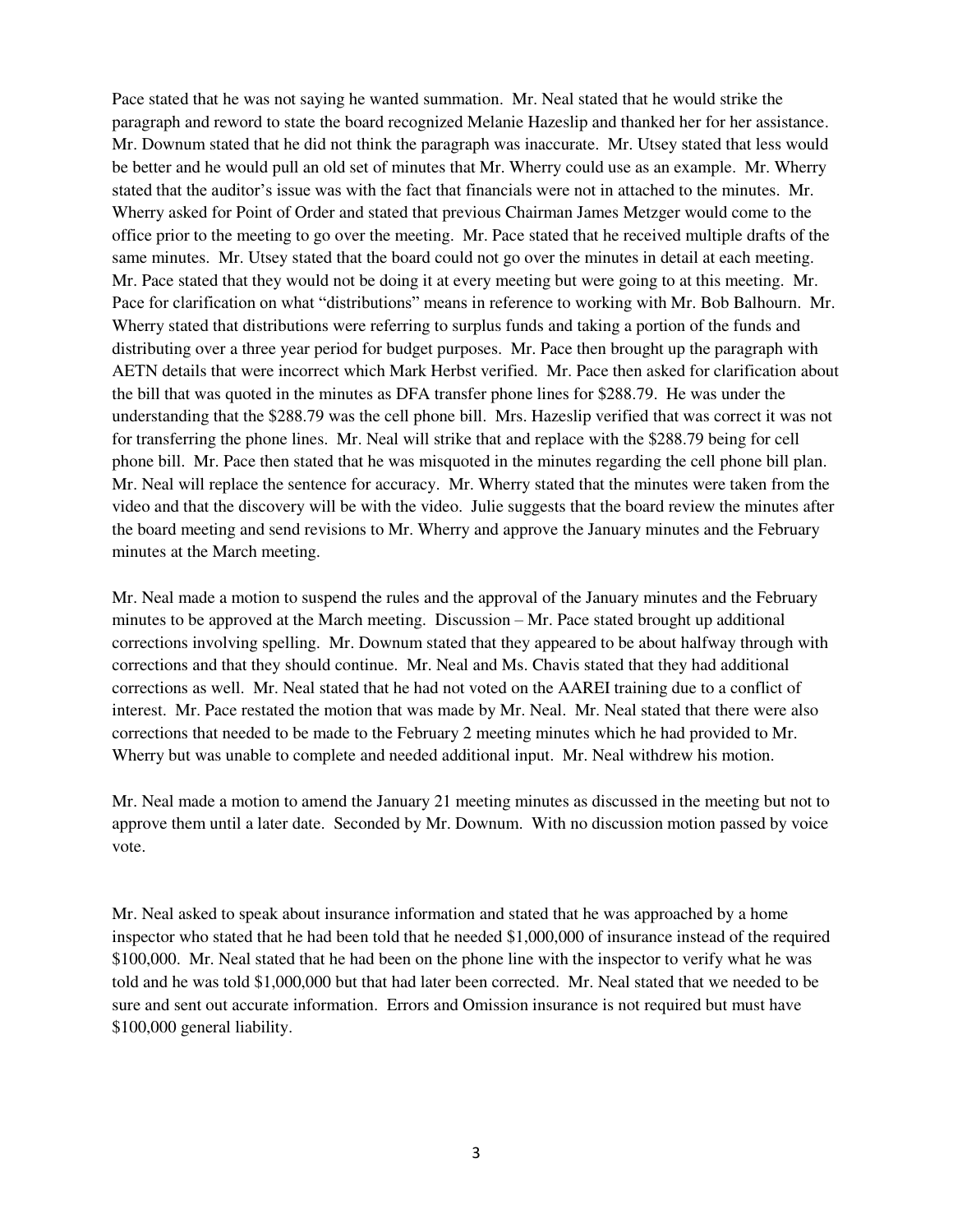#### **Agenda Item C – Governors Liaison, Courtney Massey Report**

Mr. Pace recognized Courtney Massey. Ms. Massey stated that she did not have anything to report. Mr. Neal asked if there was any word about new appointments. Ms. Massey spoke to someone the day before and as far as she knows there have been a few applications. Mr. Downum expressed concern about the two year appointment term. Ms. Chavis stated that changing that would require changes in the law. Amber met with the Governor about appointments to the board and he is aware. It is a lengthy process and as soon as she knows something she will let Ms. Massey know. Bruce Campbell is supposed to contact Mr. Wherry about any appointments. Mr. Wherry stated that Amber had told him on Friday that the boards and commissions section had made recommendations to the Governor and were waiting on his response. Mr. Pace thanked Ms. Massey for coming.

#### **Agenda Item D – AHIB Business –**

## **1. DFA Department of Budget Treasure Walker: the Budget (Proposal for approval) for Governor/Legislature due on February 26th**

Mr. Wherry began discussion by reading the email from Treasure Walker stating that the budget being requested is not everything that the board had requested but that it was what the Office of Budget would be request on the boards behalf. Any additional items would need to be addressed in the biennial session and not the fiscal session.

Board members were provided the proposed budget. Melanie Hazeslip was recognized. Mrs. Hazeslip stated that this was a proposal that was worked on by the Office of Budget and Mr. Wherry. The report reflects actual current year expenditures, current year budget by category to the best of DFAs ability, the projected needs of the agency and the amounts supported by the Office of Budget. Mr. Downum asked where the revenue was reflected. Mrs. Hazeslip stated that the annual revenue is approximately 65,000.00 per year and a current balance of over \$300,000.00. Mrs. Hazeslip explained that the board could request additional appropriation if needed during the biennial session above what is currently supported by the Office of Budget. Mr. Neal clarified that the amounts were to increase appropriation levels but did not mean that they had to spend that amount. Mr. Pace asked about the parking expense. Mrs. Hazeslip stated that DFA Buildings are generally used for DFA staff offices and that the board would need to look for other office space. Mr. Wherry stated that the normal square footage rate is \$13.00 per square foot. Mr. Wherry stated that he was under the understanding that the current space for \$7,500.00 permanent. Mr. Downum's understanding was that DFA would work with the agency. Mr. Wherry expressed concern over finding a new office space within the budget and cash constraints. Mr. Pace asked if there was a contract. Mr. Wherry and Mrs. Hazeslip stated there was no contract. Mr. Wherry called for Point of Order with concerns on the budget involving rent. Mr. Downum and Mr. Neal both stated that their understanding was that DFA would house AHIB until July 1 and work with them beyond. Mr. Pace stated that all that needs to be said is that the agency has an issue. Ms. Walker stated that she will be working with Mr. Wherry on a five year plan because of concern of running down the fund balance. Ms. Walker stated the Office of Budget did not see any concern with the legislature taking the fund balance and that she had not seen that happen. Mrs. Walker stated that the \$15,000 was appropriation and that the Office of Budget hoped that they would not need that full amount to cover rent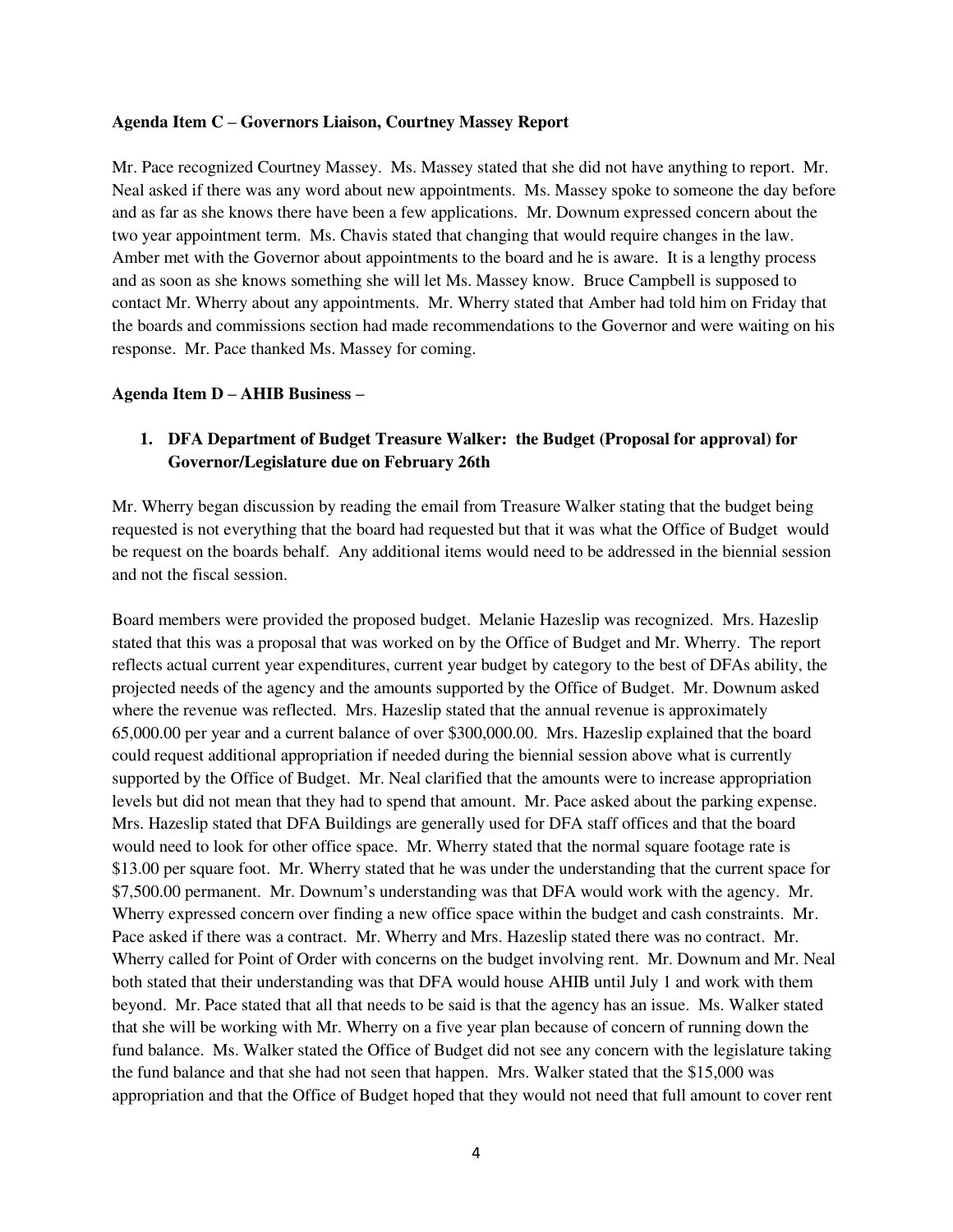regardless of location. She felt like \$10,000 would be reasonable for rented space. Mr. Neal asked if rent could be in any building or if it had to be in a state building. Mrs. Hazeslip stated that if it is not in a state building DFA-Division of Building Authority would have to approve the space. Mr. Wherry stated that he had talked to Larry Walther, DFA Director, and they had arrived at the \$7,500.00 rent amount that the agency could cover. Mr. Downum feels that the board should be able to locate space within the \$15,000.00. Mr. Pace asked of the \$3,000.00 would have to be used specifically for parking or if it could be used for rent if needed. Ms. Walker stated that it could be used for rent if needed. Mr. Pace asked about the \$4,000.00 for the website. Mr. Wherry stated that amount came from Mockingbird. Mr. Pace stated that Mockingbird could be addressed later. Mr. Pace asked about the cell phone of \$1,200.00. Ms. Walker stated that the board did not have a cell phone in the past so there needed to be budget for that. Mr. Pace then asked about \$5,000.00 for investigators. He feels that this should be higher but can ask later for that. This would be used for people to review reports and complaints. Mr. Downum asked Ms. Walker if the budget had to be used on a specific line item or if they could use it in other places. Ms. Walker stated no that it has to be used in that area. Ms. Wilkerson stated that once this budget in the system we do not check budget at the line item level displayed on the spreadsheet so yes the budget can be used in other areas. Ms. Walker stated that the budget request is actually for \$29,400.00 additional please \$12,000.00 original for a total of \$41,400.00. Ms. Walker had a question for the board, on the proposal from accounting there was a projected need of \$1,500.00 for a court reporter, is that needed? Mr. Pace explained that yes there was a need to increase the amount. Mr. Pace recommended increasing to \$2,000.00. Ms. Walker said that she decreased the investigator from \$10,000.00 to \$5,000.00. Ms. Walker stated that she felt that the best time to request an increase greater than \$5,000.00 would be in the biennial session. Mr. Downum asked if asking for \$10,000.00 was "pie in the sky". Ms. Walker said that it wasn't if it was justified. Mr. Neal stated that if anyone did the investigative work for less than \$600.00 they would be doing charity work due to the work involved. After further discussion, the board decided to request \$10,000.00 and Ms. Walker agreed to request \$10,000.00. Ms. Walker discussed the request for salary increase and the fact that it was not included. Mr. Pace asked who had originally put that in. Mr. Wherry stated that he did not. Ms. Hazeslip stated that it was added per Mr. Wherry's request after his discussion with Paul Louthian, DFA-Office of Accounting Administrator. Mr. Pace stated that the board did not ask for an increase in salary for the Executive Director. Mr. Walker will work with Mr. Wherry for projections and send a revised budget to Mr. Wherry. Mr. Neal stated that the website could be reduced if needed. Mr. Wherry stated that the website is only about \$1,500.00 and not \$4,000.00. Mr. Pace stated that there is another item on the agenda from Mr. Downum to increase fees. Mr. Pace asked if Ms. Walker needed to be involved in that discussion. Ms. Walker stated that she advises boards to be mindful about increasing fees because it is her belief and understanding that the current administration does not look highly on increasing fees. She did not feel that a \$50.00 increase would be an issue.

Mr. Downum made a motion to approve the budget as changed. Seconded by Mr. Neal. Discussion – Mr. Neal stated that the only change was to increase the investigator \$5,000.00 to \$10,000.00 and the court reporter from no increase to \$1,500.00. Mr. Downum stated that the new budget amount would be \$47,900.00 based upon his calculation. The board went from original request presented of \$41,400.00 to \$47,900.00. Mr. Downum stated that if the agency is a state board then the board should be provided a space and that is why the board is requesting additional appropriation for a permanent location. Mr. Wherry stated that the board needs to marry with other like entities. Mr. Wherry thinks the board should be in an office with other home inspectors. Ms. Chavis stated that would be a conflict. Mr. Pace asked if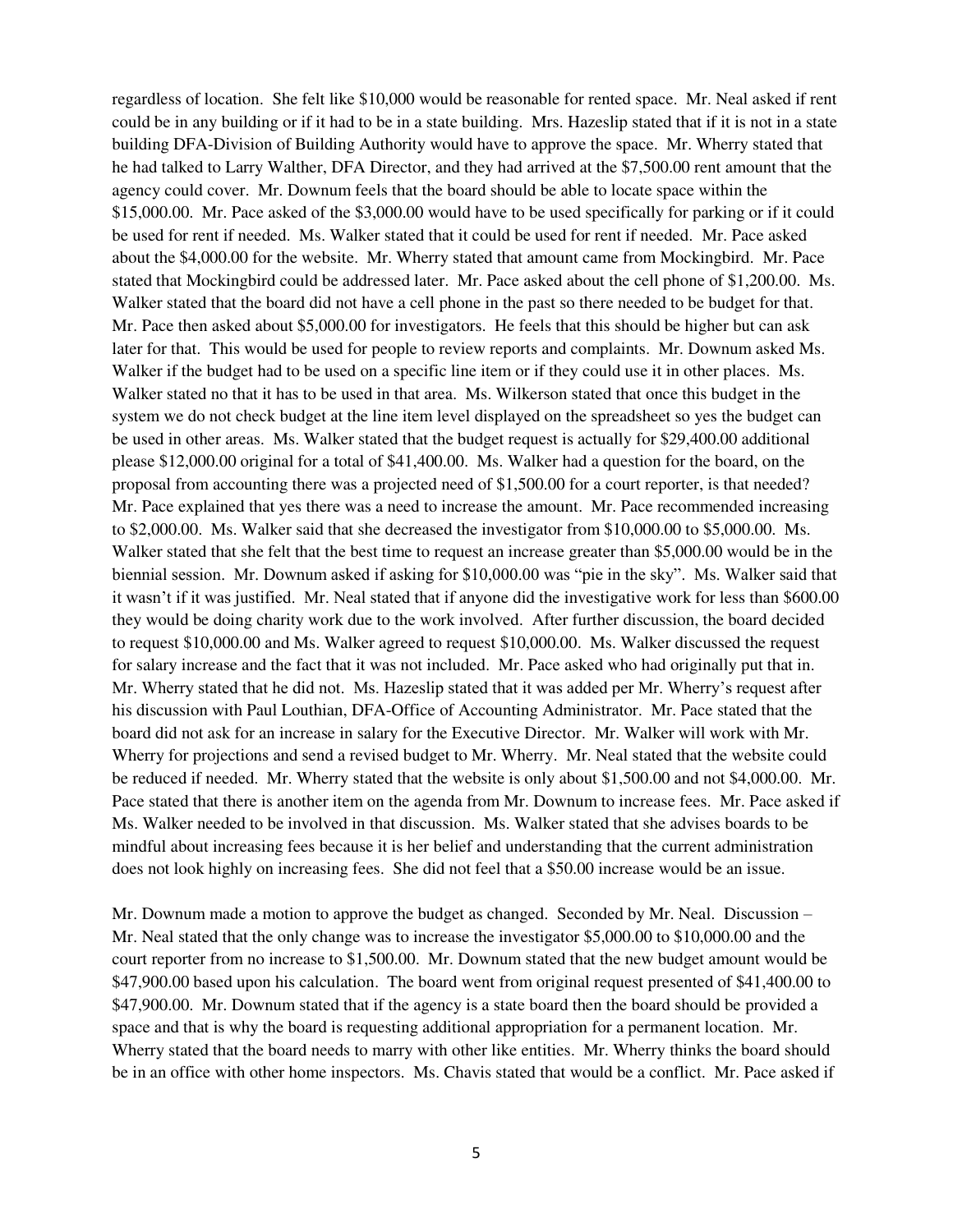there were any other questions or discussions involving the budget. Mr. Neal stated that the spending is based upon approval of the board as determined at the last meeting. Motion passed by voice vote.

### **2. AHIB Board Member Robert Downum recommendation to Increase the inspectors dues from \$250 per year to \$300 per year effective July 1, 2016**

Mr. Pace stated his apprehension is that the board had just asked for a \$30,000.00 increase in appropriation and any problems it might cause to then request an increase in fees. He stated that he was not opposed to increasing fees if it was needed to operate the board. Mr. Pace recognized Tom Allen from the audience. Mr. Allen stated that he wanted the board to hold off on voting on an increase until the board is full again. Mr. Allen does not feel that there is anything pressing with the need to increase the fees. Mr. Pace asked for the need for the increase in fees. Mr. Downum stated that his reason for increase was to make the board self-sufficient. Mr. Pace recognized Johnny Dill from the audience. Mr. Dill stated that the fee increase this last renewal size that there were about 50 more licensees this year than in years past. He feels that the board should cut spending and not increase income. He is stating that the board's number of licensees has increased and therefore revenue has already increased. Mr. Dill stated that the board must have a physical meeting twice a year and did not have to continue to have physical meetings each month. Mr. Pace stated that the reason they have had physical meetings each month for the past year was due to staff changes. The goal is to reduce the amount of meetings. Mr. Downum stated that the board members are here voluntarily and only get reimbursed for mileage and hotel if there is one. Ms. Chavis stated that it costs the board \$800.00 to have a meeting. Mr. Wherry stated that the balance is \$3,200.00 and that Mr. Neal is getting a reimbursement for mileage for this meeting. If everyone had taken a reimbursement today then the amount would have been \$800.00. Mr. Neal stated that he was taking a reimbursement today because of other meetings that he had attended that he had not gotten reimbursement. Mr. Wherry stated that after this meeting and next month's board meeting with hearings included there will only be about \$2,000.00 left to make it to June 30. 12,000.00 a year for operating and Mr. Downum is requesting another \$12,000.00 with the fee increase. Mr. Pace stated that the board had just asked for another \$30,000.00. Mr. Pace stated that the board was moving on. Mr. Wherry called for Point of Order under Robert's Rules. Mr. Neal stated that he is not a board member and Ms. Chavis confirmed that Robert's Rules of Order do not apply. She stated that the board does not operate under Robert's Rules of Order and they only operate for voting members. Mr. Pace stated that he thinks the board should table this discussion until the next meeting. Mr. Downum agreed to remove (table) his request.

#### **Agenda Item E – AHIB Executive Directors Report**

#### **1. AETN Clarification Statement Mark Herbist**

Mr. Pace recognized Mr. Herbist. Mr. Herbist provided the board members with a "script" for the board's spot on AETN. He asked that the board review it and decide if the board needs to look at the script as a whole or if Mr. Wherry or someone else on the board approves the "script". Mr. Pace asked if they could revise the script at any time. Mr. Herbist said he prefers not to but it can be done if there are glaring issues. Mr. Herbist stated that he had pulled pictures off of the internet but if the board members have pictures they would rather use in the background, they can provide them. Mr. Pace and Mr. Neal asked that the board be able to review the pictures. He stated that he would use the state seal and website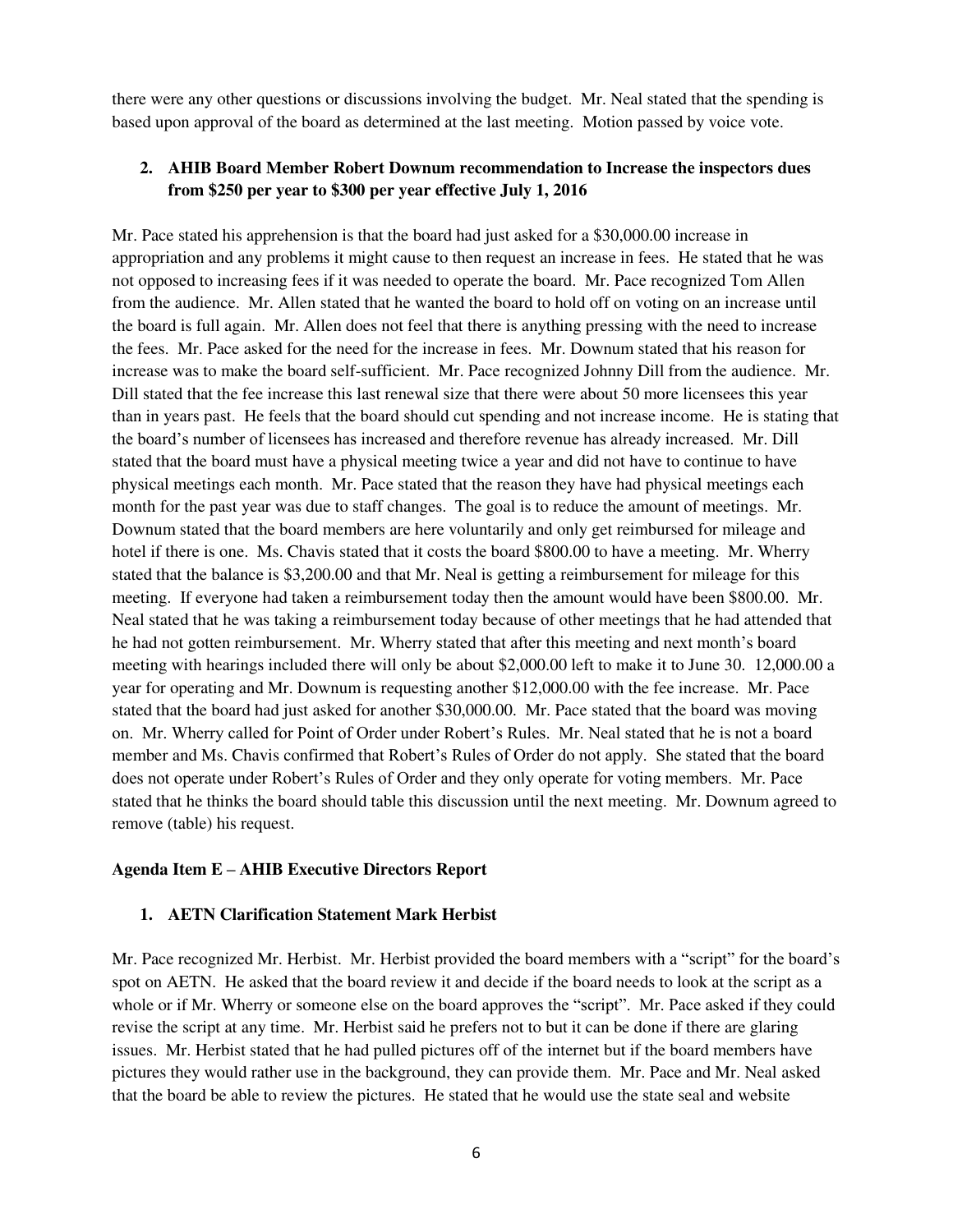address since the board does not have a logo. Mr. Pace asked for the deadline. Mr. Herbist said that the contract is date 2/12/2016 but that the ad will run for 12 months from the time it first airs. The board reviewed the script and proposed various changes. Mr. Herbist read the script as follows:

The Arkansas Home Inspectors Registration Board promoting professional, knowledgeable home inspectors for consumers and encouraging a viable sate wide home inspection industry requiring licensing and education programs to develop high skills amount home inspectors.

Mr. Neal made a motion to approve the script as read. Mr. Herbist agreed to rewrite the script and send it to Mr. Wherry who could forward it on to board members for final review. Seconded by Mr. Downum. Discussion - Mr. Pace appointed Robert to review and approve the pictures to be used in the background. Motion passed by voice vote.

Once the pictures have been approved and the spot is produced, Mr. Herbist agreed to email the spot to Mr. Wherry. Mr. Wherry is to send the spot out to all board members asking for no response. The spot will be voted on at the next board meeting is March.

Mr. Wherry asked when to send the first payment. Mr. Pace recommended paying the first bill. Mr. Wherry asked about paying the \$10,000.00 at one time instead of monthly. Mr. Herbist said that it was set up as monthly. Mr. Pace agreed monthly.

### **2. Mockingbird CMS Total Website Access for all**

Mr. Pace asked if Mockingbird needed to be discussed today. Mr. Wherry stated that the amount would not be \$4,000.00 but \$1,500.00. Mr. Downum asked why the board even needed it. Mr. Wherry stated that it would cost \$15,000.00 to setup a website to be able to do everything online. Mr. Neal stated that the board did not need all of that. Mr. Wherry stated that with online payments and processing it would eliminate the need for staff. Mr. Pace stated that the additional time that is required from staff during renewal is only once a year and would be much less than \$15,000.00. Mr. Pace stated that there is money in the budget and this does not have to be decided at this time. Mr. Neal stated that the amount was too high. Mr. Neal asked that INA attend next month to discuss Mockingbird. Mr. Pace recognized Mrs. Hazeslip. Mrs. Hazeslip stated that the current website is on a DFA server and would need to be moved. Mr. Neal stated that he could get it hosted for \$20.00 or less per month. Mrs. Hazeslip stated that for Mockingbird it is \$950.00 to train staff to be able to create and maintain website and then \$1,200.00 per year. Mrs. Hazeslip stated that DFA will continue to maintain the licensees only on the current website housed on a DFA server with something in writing from the board that it is understood that only licensees will be maintained until the board is able to move the website. Mr. Neal stated that he can do similar as before and host it and within a month that can be done for \$20.00 or less per month. Mr. Neal noted that the board is required to post meeting minutes on the website which has not been occurring.

### **Agenda Item F – AHIB Executive Directors Report**

Mr. Pace asked if they had a copy of the financials. He stated that it appeared to be at the back of the minutes. Mr. Pace asked for Mr. Wherry to provide him the burn rate due to confusion of the other reports. Mr. Pace stated that the financials should not be included in the meeting minutes that it should be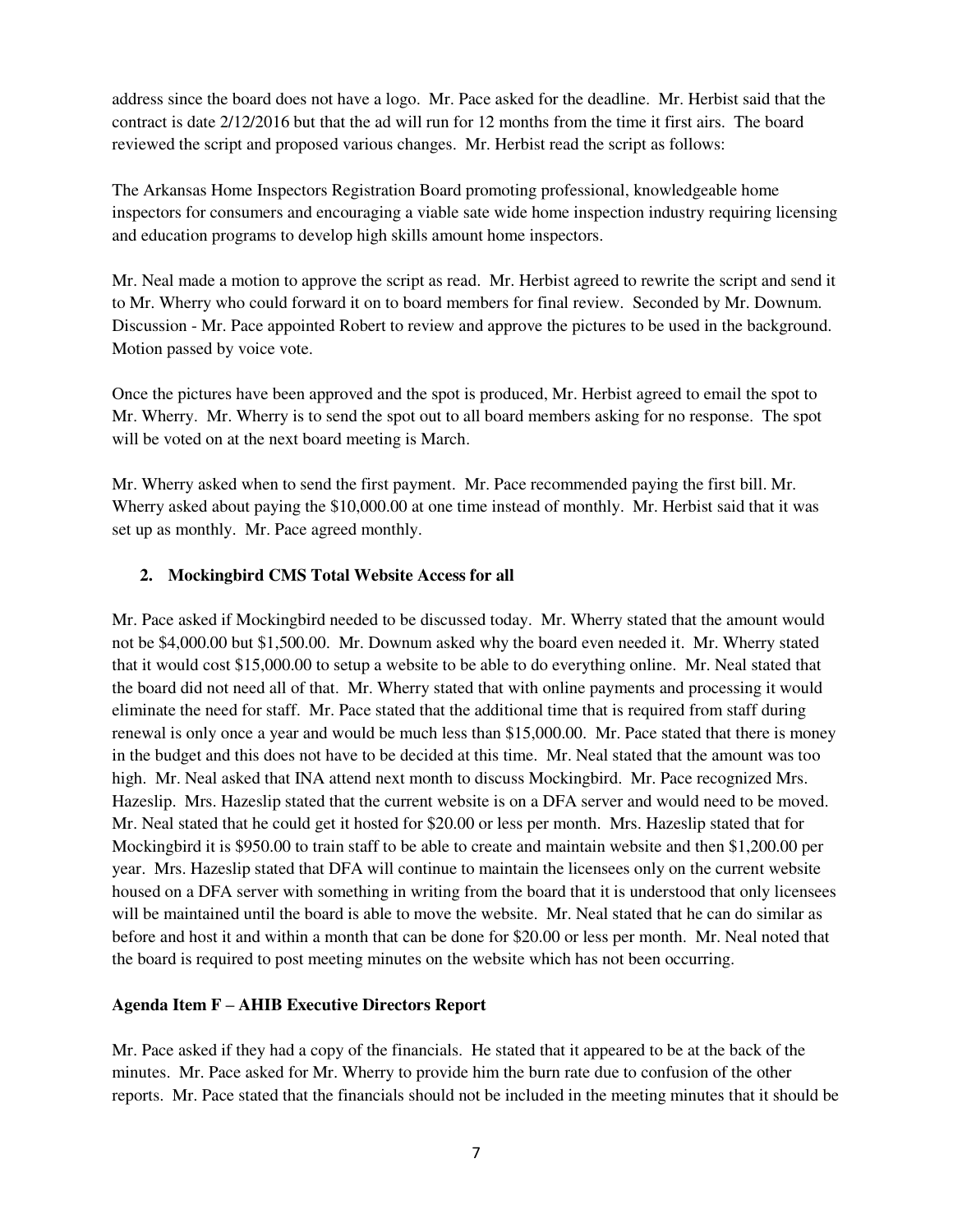two separate files. Mr. Pace stated that it was his understanding that the January minutes should have contained the financials for December. Mr. Wherry stated that the financials attached to the January meeting minutes is from the month of January. He receives two reports, one from budget and one from Service Bureau. Mr. Wherry stated that the printer would not print the reports. He stated that the printer would not print above letter size. Mr. Pace asked if the printer belonged to the board. Mr. Neal asked if the printer had been troubleshot by anyone. Mr. Downum stated that Mr. Wherry needs to buy a printer. Mr. Wherry stated that there were issues with the computer as well. Mr. Pace volunteered to print reports if needed. Mr. Downum asked if there was money to buy a printer. Mr. Wherry stated that he would have to get bids and present those to the board for approval before he could purchase a printer. Mr. Wherry stated that he doesn't do anything without the board's approval. Mr. Pace stated that at the last board meeting Mr. Wherry was approved for purchases up to \$250.00. There is no need for board approval if purchase is less than \$250.00. Ms. Chavis asked about the remaining budget being \$2,000.00 and if there would be sufficient budget for that. Mr. Neal stated that he would volunteer to not take reimbursements for the rest of this fiscal year. Mr. Pace asked what is the answer to being able to operate if the board cannot purchase a printer. Mrs. Hazeslip recommended having the printer checked by someone before purchasing a new one. Mr. Wherry stated that the issue was scanning and printing larger than letter size. Mr. Wherry stated that the printer does not have the capacity to print. Mr. Neal asked that Eugene with Office of Information Services look at the printer. Mr. Wherry then stated that there was also an issue with the computer. Mr. Neal volunteered to print his own reports if emailed prior to board meeting. Mr. Pace asked to have Eugene check the computer and printer and email him what issues are occurring. Mrs. Hazeslip agreed to get with Eugene and have him check the computer and printer. Mr. Pace stated that the board does not have the printouts for this meeting. Mr. Neal made a motion to move the financials to the next meeting since they are not available at this meeting. Mr. Pace stated that Mr. Wherry had stated that one of the Legislative Audit findings was not have financials in the minutes. Mr. Pace stated that his understanding was that they should have two copies of financials, one with the minutes for January and one for current month meeting which would be for January data. Mr. Wherry stated that the financials start at January  $3<sup>rd</sup>$ . Mr. Wherry then discussed the audit report on Thursday, March 3 and additional audit findings that would be discussed and that a board member should attend that meeting. Mr. Pace stated that there were only two audit findings that the board was made aware of. Mr. Wherry stated that there were others that would be addressed at the meeting. Mr. Wherry stated that he received a letter about the meeting. Mr. Neal asked if that had been sent to the board members as he stated in an earlier email. He stated that he has clients on March 3 that he will not be able to attend. Ms. Chavis asked if he sent the letter to the board members. Mr. Wherry stated that he had sent the board members a statement that he had received the letter. Mr. Wherry stated that he was going to scan the letter but was unable to because of scanning issues. He brought the letter to the board meeting to show all of the board members and find out if someone on the board could attend. Mr. Wherry stated that he also had worked with DFA concerning the Risk Assessment. Mr. Neal asked if Mr. Wherry was requesting board members to attend the meeting. Mr. Wherry stated that he was asking if someone could go with him. Mr. Neal asked if there was a requirement for a board member to go. Mr. Wherry said no only he is required. Mr. Neal asked if he would be comfortable answering questions. Mr. Wherry stated not for anything prior to October 1. Mr. Wherry suggested asking Mrs. Hazeslip to attend the meeting. Mr. Pace stated that Mrs. Hazeslip was not staff. Mr. Pace asked if Mr. Wherry could contact Legislative Audit concerning other items that would be presented at the meeting. Mr. Wherry stated that they would not tell him anything. That everything will come out at the committee meeting. Meeting is March 3 at 1:30 pm.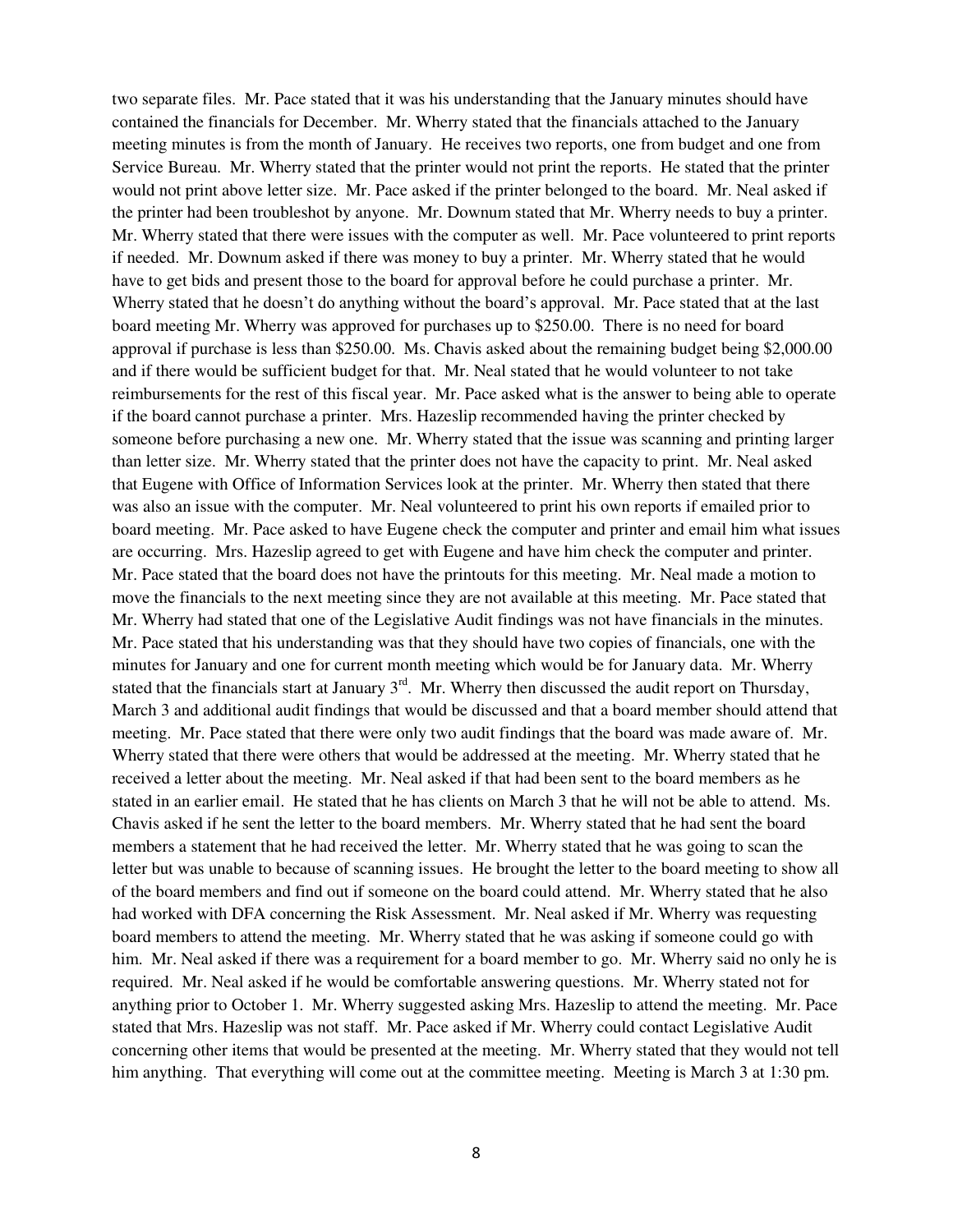#### **Agenda Item G – Review of New Applicants**

New applicants were being passed around for review. Mr. Neal asked that his review wait until other stuff was not being discussed so he did not miss anything.

Mr. Pace noted on the agenda that there were two H's and Two I's. Mr. Neal stated that were 3 H's. Mr. Pace stated to Mr. Wherry that the clerical part of the job that Mr. Wherry performs is very important.

## **Agenda Item H – Status of Complaints Attorney General Deputy Julie Chavis & New AHIB Complaints (Executive Director)**

Ms. Chavis stated that she would be sending out orders and notices of hearing for the March meeting. There are two individuals that were denied licenses due to issues and that both of them are requesting waivers. Ms. Chavis explained the basis for the hearing. Mr. Downum asked if the board had the money for the hearings. Mr. Neal stated that the board has to. Mr. Neal asked if in the future these types of hearings could be scheduled quarterly. Ms. Chavis agreed. Mr. Pace stated that the board does not have to have the hearing in March if the board does not have the money. Ms. Chavis stated that another board she works with had the same type of issues and they have hearings only twice a year and make clear to applicants that are denied when the next opportunity for a hearing. Mr. Downum is concerned that the amount of time could be an issue. Mr. Neal stated that these are applicants who submitted application knowing that they did not meet the qualifications. Mr. Wherry stated that when someone goes to classes and becomes qualified that the background check is not ran until that point. Mr. Neal feels that the board should only do hearings twice a year. Ms. Chavis has drafted letters to 4 complainants and 4 respondents stating that the complaint committee determined were unfounded complaints. There are two additional complaints that require consent agreements that Ms. Chavis is finishing up. She will send a letter to the respondent asking if he would like to settle the case based upon what the board proposed or if he would like a hearing.

Mr. Wherry gave new complaints to Mr. Pace. Mr. Pace stated that as interim chairman he cannot also do complaint committee. Mr. Neal stated that he would handle the complaints. Mr. Pace stated that until the board is able to get appropriation to hire someone the board members would need to continue to handle complaints.

Jason Bland applied to the board to be moved from Inactive Status to Good Standing. Mr. Bland went inactive in December. Mr. Neal asked how many continuing education hours he had. Mr. Pace stated that he went through the 14 hours AAREI training. Mr. Pace asked that Mr. Bland sign is training certificate. Mr. Bland stated that his insurance was active and on file in the board office. Mr. Wherry confirmed. Mr. Bland stated that he had also included his last two inspections as required. Mr. Neal stated that Mr. Bland has everything that he needs.

Mr. Neal made a motion to reinstate Mr. Jason Bland whose home inspector license number is HI-1696. Seconded by Mr. Utsey. Motion passed by voice vote.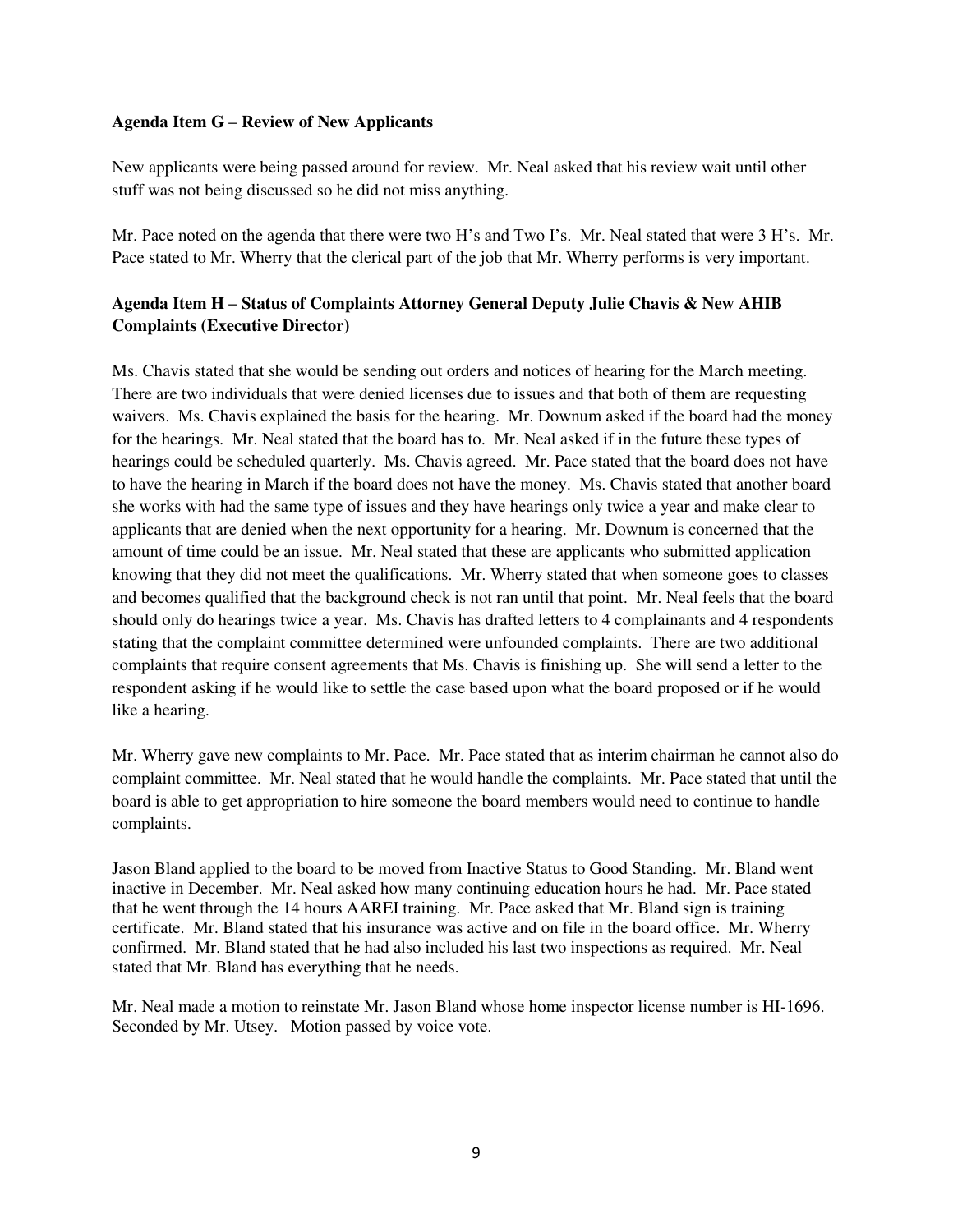### **Agenda Item I – Education Report (Anthony Utsey)**

Mr. Pace recognized Mr. Utsey and asked for an update. Mr. Utsey stated that there was nothing new on education to report.

Mr. Utsey stated that he had received a phone call from Jason Eddy whose license was denied at the last board meeting. Mr. Eddy had 120 hours of training and took the national home inspector and standards of practice in Texas. Mr. Eddy took the national home inspector exam through Pearson Vue. Mr. Utsey told Mr. Wherry that he would need to contact Mr. Eddy to take the ASHI Exam. He took the 120 hours through AHIT in Texas. There was a question as to whether they were equivalent to the Arkansas AHIT classes and if the areas matched. Mr. Neal stated that he does think the areas may be slightly different. Mr. Pace stated that they just needed to verify that the courses matched and were approved by AHIB. Ms. Chavis asked what if the board denied the license and then he came before the board and was able to prove they were equivalent. Mr. Pace stated that the training would have to not only have been equivalent but have to be approved training by the AHIB board.

Mr. Neal made a motion to deny Mr. Eddy based upon lack of proper preregistration courses and testing. Seconded by Mr. Downum. Motion passed by voice vote.

### **Agenda Item H – Old Business**

### **Deputy Attorney General Julie Chavis update for March Hearings**

Ms. Chavis asked if the board still wanted to have hearings in March or if they needed it to be put off. Mr. Downum stated that they had just discussed and they would wait until July. Mr. Neal agreed.

### **New Board Member Orientation & Present Board Members Orientation to new Board Policy/Procedure**

Ms. Chavis stated that when new board members are appointed and sworn in she will provide board member training. Mr. Wherry stated that he recommends everyone attending the board member training because he sees a lot of stuff being handled under the old manner. Ms. Chavis said that was fine and she will provide a refresher for old board members.

### **Agenda Item I – New Business**

### **The Budget (Proposal for approval) for Governor/Legislature due on February 26th**

Covered in Agenda Item  $D - 1$ 

## **Mockingbird CMS Total Website Access for all AHIB Business**

Covered in Agenda Item  $E - 2$ 

Mr. Neal stated that he had new business to discuss. Mr. Neal asked whose responsibility it is to update the website. Mr. Wherry stated that it was up-to-date. Mr. Neal stated that he had gone through the website that morning and there were four people that have expired insurance as far back as February 9. Mr. Neal contacted one of the four that he knew and the home inspector had an email from his insurance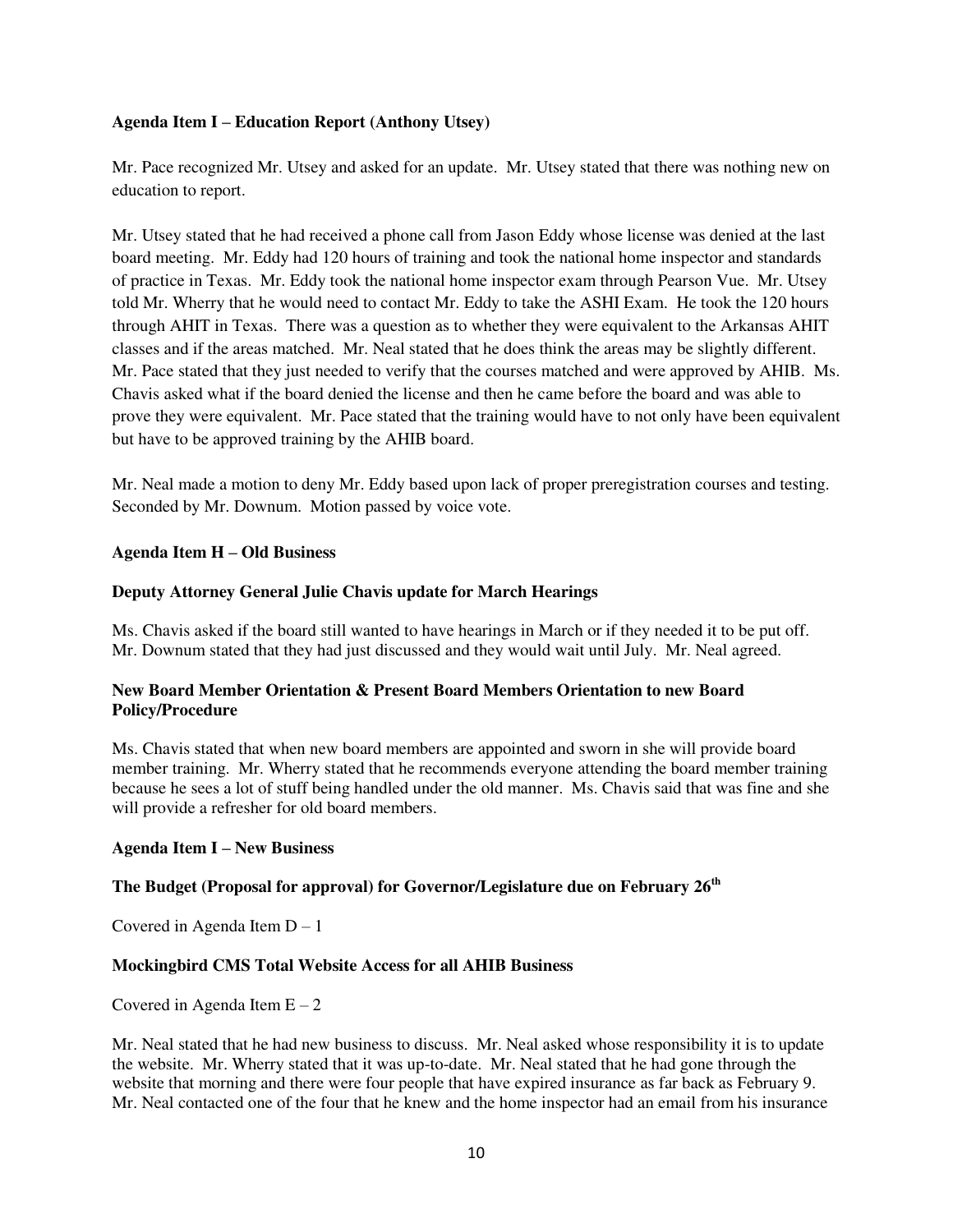agent stating that he had sent the required form and yet the website was not updated. Mr. Neal stated that he was using that to gauge if the website was being updated. Mr. Pace asked Mrs. Hazeslip when she knew the last time the website had been updated. Mr. Neal stated that when the excel database was turned over to Mr. Wherry that he ran the same program and there were no lapsed insurance. The current license numbers that are listed with expired insurance at HI-1393, HI-1641, HI-1666 and HI-1682. Mr. Pace said that Mrs. Hazeslip turned over the database on February 3 and asked that Mr. Wherry check any that have come in since then and verify that they have been updated. Mr. Wherry stated that he knew he had some but that he had been busy getting ready for the board meeting. Mr. Neal stated that they go as far back as February 9. Mr. Pace asked if there was a guideline for how often Mr. Wherry should be updating the website. Mr. Wherry stated that he was doing it weekly. Mr. Neal stated that the law required that suspension be updated when they go to suspended status. Mr. Wherry stated that he is following what Mrs. Hazeslip did in the past.

Mr. Pace brought up the executive director's report that apparently had been cut off. Mr. Pace asked if Mrs. Hazeslip was aware of any other major issues that would be brought up in the committee meeting. Mrs. Hazeslip stated that she was only aware of the two items. Mr. Pace asked if there was anyone that felt there would be other items that come up in the meeting. Mrs. Hazeslip stated that there were no other issues that DFA was aware of.

Mr. Wherry stated that Legislative Audit told him that there was intergovernmental training that he needed and that he will document that for anyone who comes after him. Mr. Neal asked if there was any board action required on that. Ms. Chavis stated that there was not.

Mr. Pace stated that the board had received a list of duties from DFA and that he needed to get clarification on what was decided at the special board meeting as to the timeline and the dates. Mr. Wherry stated that Paul Louthian recommended starting February 26 and there would be a 30 day review in March and then a 60 day review in April. Mr. Downum stated that there was conflict with what Mr. Louthian stated and what he suggested. Mr. Downum stated that he had suggested that everything be given to Mr. Wherry in the first 30 days and then the next 30 days would be for him to perform the work. Mr. Utsey stated that according to the draft meeting minutes the date was February 26. Mr. Neal stated that those minutes had errors and he had sent those to Mr. Wherry to be updated. Mr. Wherry stated that Mrs. Hazeslip presented everything to him that she had. Mr. Wherry stated that he is working the list. Mr. Pace stated that at the last meeting the board had already approved a job description that conflicts with the current list provided from DFA because the job description states DFA in multiple places. There is nothing in it to talk about complaints or anything. Mr. Pace stated that he would like to see a motion to strike the original job description. Mr. Neal recommended that the board compare the job description that was already approved to the current list and vote to amend and supersede what was in the job description. Mr. Wherry asked about the job description that was approved in December. Mr. Wherry stated that the board had agreed upon and passed that job description. Mr. Neal stated that he did not remember anything from December that it was in January. Mr. Wherry said that way Mrs. Hazeslip presented was the day to day job duties and not the job description. Mr. Utsey said if the board voted on the job description then it is on the board if it is incorrect. Mr. Pace stated that the description was approved last time without the knowledge of what DFA was doing. Mr. Utsey said that what DFA provided was job duties and not necessarily the job description. Mr. Neal asked if it would be appropriate to approve the list from DFA and then relook at it at the next meeting. Mr. Neal stated that he would assume that anything that conflicts that the new list would supersede what was previously approved. Mr. Neal asked if Mr. Wherry would agree to that as acceptable. Mr. Wherry stated no he would not. Mr. Wherry stated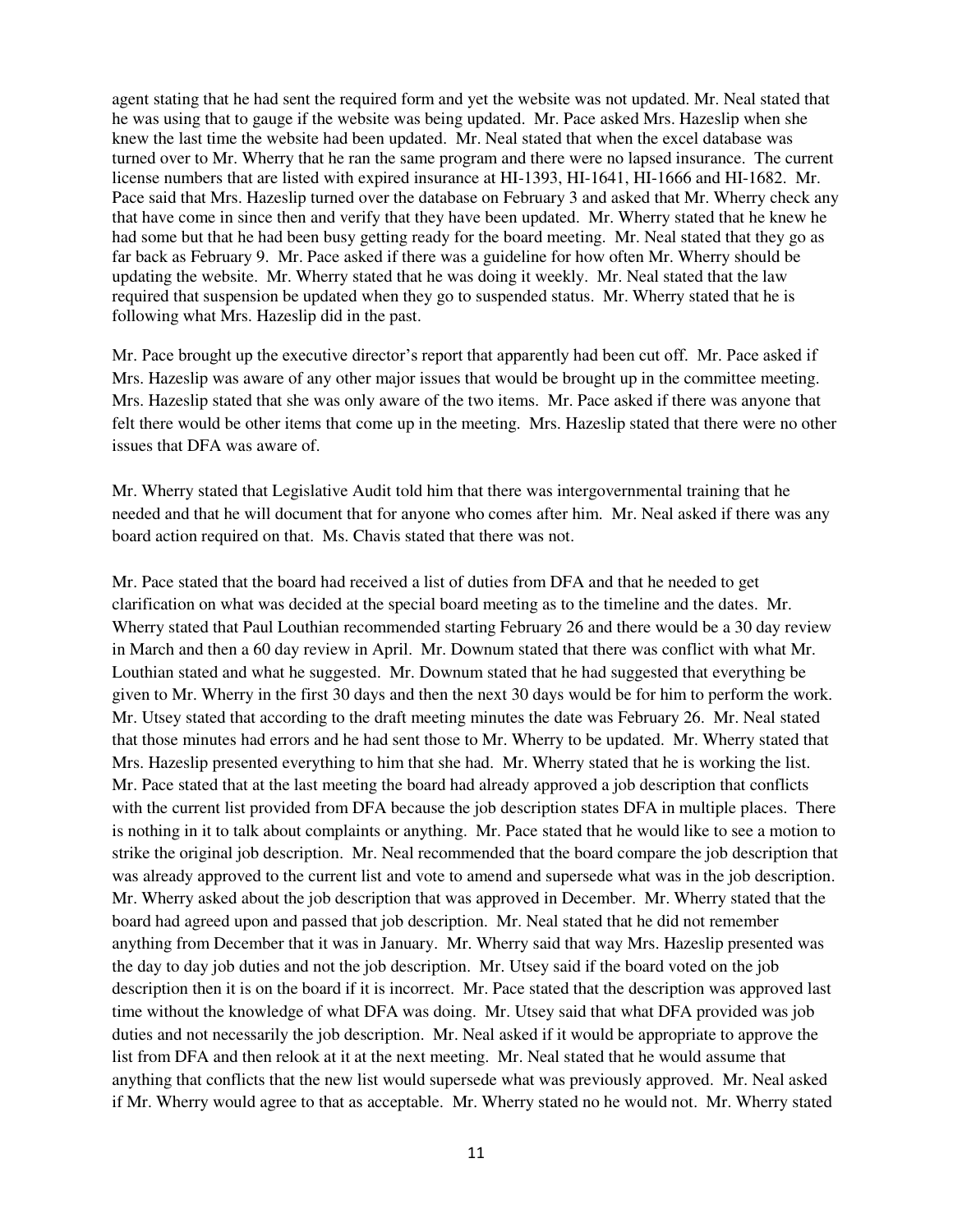that Mrs. Hazeslip was doing the job that Mr. Martinsen was doing. Mr. Wherry stated that what Mrs. Hazeslip provided was just routine job duties and documenting what the board needs to do. Mr. Wherry stated that this is not "watch me what I'm doing". Mr. Wherry stated that the governor asked DFA to assist the agency. Mr. Wherry stated that they now have everything in their office to operate as an agency. Mr. Wherry stated that when the board reviews the report provided by Ms. Walker and Mrs. Hazeslip it will give the validity to his job. Mr. Wherry stated that State Procurement would grade him annually. Mr. Neal stated that the board has a list to vote on today and if that list contains any conflicts that go with the previous job description that Mr. Wherry is okay with going with the current list. Mr. Downum stated that the reason Mrs. Hazeslip did that was because they were turning everything over to Mr. Wherry. Mr. Pace stated they were going to vote on a 30-60 day review period. Mr. Wherry asked that Mrs. Hazeslip provide an overview. Mr. Downum stated that his understanding was that it was a 30 day deal that they would turn over everything to Mr. Wherry in 30 days and then he would do the work from there to 60 days. Mr. Downum state that DFA would assist him and that is not what is happening. Ms. Chavis stated that the meeting at DFA her understanding was that Mr. Louthian told Mrs. Hazeslip to turn everything over to Sam. That Mr. Louthian and Mrs. Hazeslip were out. That from October through February DFA had worked with him. Mr. Utsey said DFA cut him off. Ms. Chavis said that Mr. Wherry had a 30 day window to take on everything including the stuff on the list provided. Mr. Downum stated that he had understood that DFA would still assist for the next 30 days. Mr. Wherry stated that when they cut off that was there cut off period. Mrs. Hazeslip sent Mr. Wherry a letter in December that January 4 would be the last day DFA going to be assisting. At that time the administration stepped in and said no that DFA would continue assisting. Mr. Wherry stated that Larry Walther came and talked to him and said that DFA would continue but Mr. Wherry told him that he could do the job. Mrs. Hazeslip stated that DFA had provided written documentation to Mr. Wherry on how to do the job. DFA is still assisting but DFA expects Mr. Wherry to try to do the job before we assist. Mrs. Hazeslip stated that the documentation is very detailed. Mr. Downum stated that his confusion was that during the 30 days DFA would still assist. Ms. Chavis stated that DFA is still assisting Mr. Wherry just as they do any other agency. Mr. Wherry agreed. Mr. Pace said they are going to answer questions but not do the work. Mr. Pace asked the board members to review the job description for any changes and bring it to the next meeting for discussion. Mr. Pace said the timeline needs to be set. Mr. Pace asked for a motion for the timeline for the transition from what he was doing to what DFA was assisting in doing. Mr. Wherry stated that as the Executive Director he was still doing work. Mr. Downum asked what happens in 60 days. Mr. Pace stated that in 30 days from February 26, the board will revisit to review and make suggestions or say that things are good. 30 days after that Mr. Wherry must be doing everything on his own without assistance, April 26 is the cutoff for no more assistance from DFA, performing all duties. Mr. Downum stated at the end of 60 days Mr. Wherry must be able to do all of the job duties. Mrs. Hazeslip stated that her understanding was that the first 30 days was for the board to decide if he could do the job. The next 30 days was optional based upon performance of the first 30 days. Mr Pace stated that the first 30 days would be from February 26 – March 30 and used to see if Mr. Wherry is able to perform the job duties as provided on the list from DFA and the job as a whole. If there are things that are lacking the board would be able to make recommendations if that is what the board wants to do. The next 30 days would be from March 30 – May 4 to review again to determine if Mr. Wherry is proficient in performing the job duties as described and the job as a whole. At that time if Mr. Wherry is not performing action would need to be taken. Mr. Neal made a motion to set the dates as February 26 – March 30 and March 30 – May 4. Seconded by Mr. Downum. . Motion passed by voice vote.